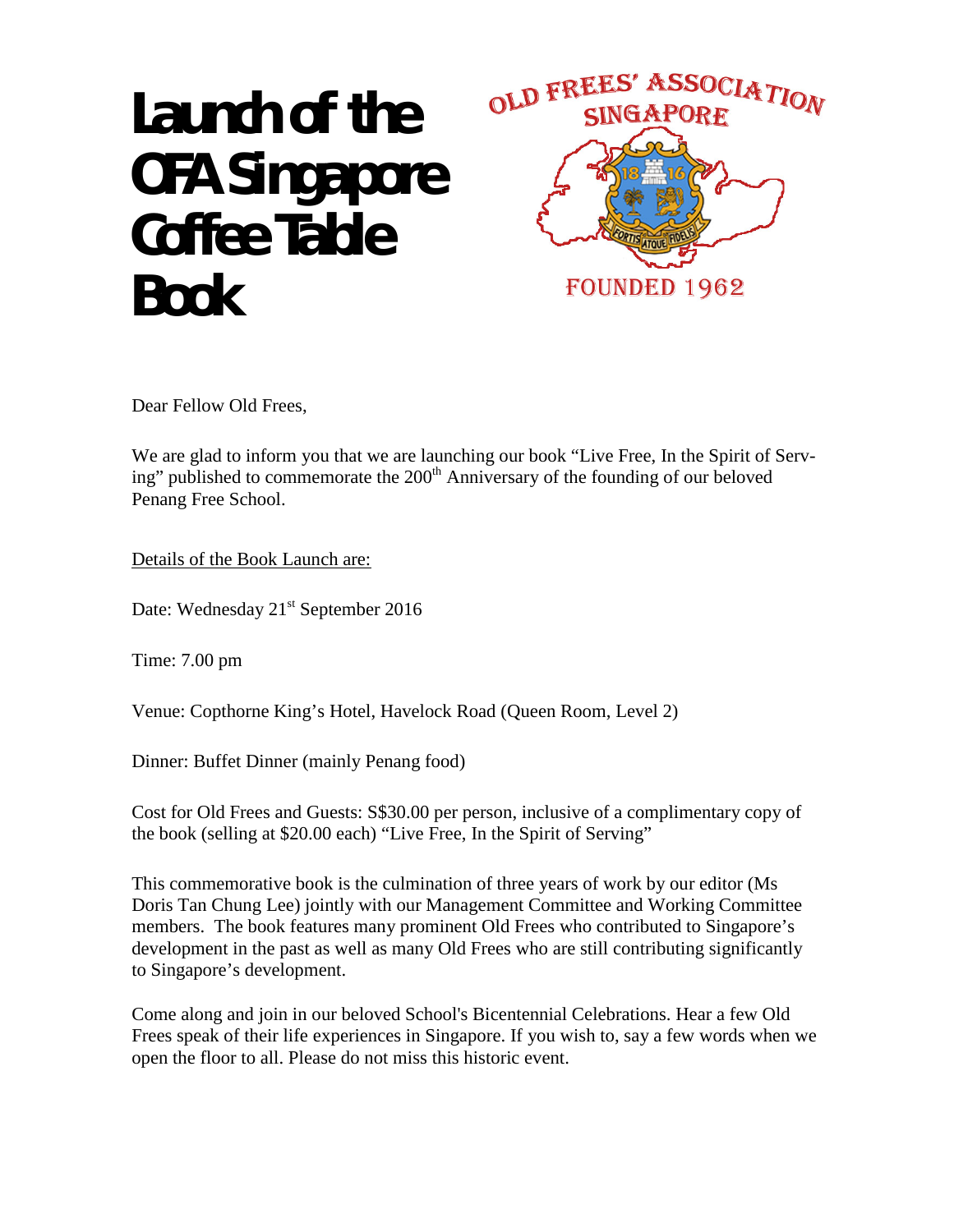

Please register your attendance by email to Gabriel Teh, Hon. Secretary at [tehgab@singnet.com.sg](mailto:tehgab@singnet.com.sg) or Tel. 9679 2621 followed by mailing your cheque (\$30.00 per person) made payable in favour of "**Old Frees' Association, Singapore**" to:

Old Frees' Association, Singapore, 3 Mount Elizabeth #11-07, Mount Elizabeth Medical Centre Singapore 228510

We hope to have your support for this event. For catering purposes, please

register by 15 September 2016. Thank you.

Fortis Atque Fidelis

Yours sincerely

Alex Ooi

President

Old Frees' Association, Singapore